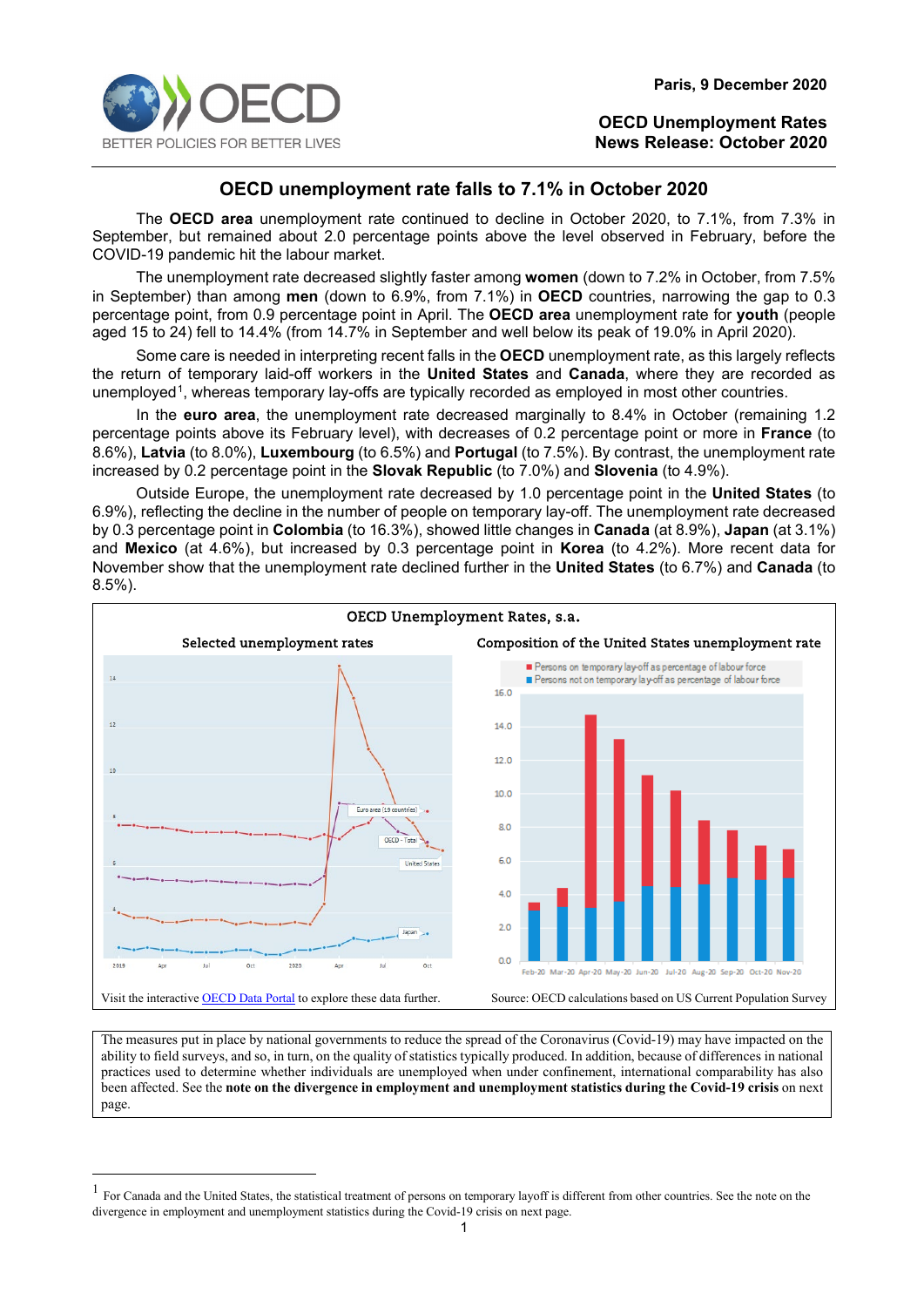

# **Note : Employment and unemployment statistics during the COVID-19 crisis**

The broad comparability of unemployment data across OECD countries is achieved through the adherence of national statistics to International Guidelines from the International Conference of Labour Statisticians (ICLS) – the so-called ILO guidelines.

Departures from these guidelines may however exist across countries depending on national circumstances (e.g. statistical environment, national regulations and practices). Typically, these departures have only a limited impact on broad comparability of employment and unemployment statistics. However, the unprecedented impact of Covid-19 $2$  is amplifying divergences and affects the cross-country comparability of unemployment statistics in this news release.

This concerns in particular the treatment of persons on temporary layoff or employees furloughed by their employers. These are *persons not at work during the survey reference week due to economic reasons and business conditions* (i.e. lack of work, shortage of demand for goods and services, business closures or business moves).

According to ILO guidelines, '**employed**' persons include those who, in their present job, were 'not at work' for a short duration but maintained a job attachment during their absence (ILO, 2013 and 2020). Job attachment is determined on the basis of the continued receipt of remuneration, and/or the total duration of the absence. In practice, formal or continued job attachment is established when :

o *the expected total duration of the absence is up to three months* (*which can be more than three months, if the return to employment in the same economic unit is guaranteed and, in the case of the pandemic, once the restrictions in place - where applicable - are lifted*)

#### **OR**

o *workers continue to receive remuneration from their employer, including partial pay, even if they also receive support from other sources, including government schemes.*

In turn persons are classified as '**not employed**' if:

o *The expected total duration of absence is greater than three months or there is no or unknown expected return to the same economic unit* 

**AND** 

o *People in this condition do not receive any part of their remuneration from their employer.*

Not-employed persons are classified as '**unemployed'** if they fulfil the criteria of active "job search"[3](#page-1-1) and "availability" specified for the measurement of unemployment**.**

However, departures from these guidelines in national practices do exist. In particular, in North America persons on temporary layoff are considered to be "only weakly or not at all attached to their job and are to be counted as unemployed" (Sorrentino, 2000). In the United States, people on temporary layoff are classified as 'unemployed' if they expect to be recalled to their job within six months. If they have not been given a date to return to work by their employer and if they have no expectation to return to work within six months, they need to fulfil the "job search" criteria to be classified as 'unemployed'. For the latest US figures "people who were effectively laid off due to pandemic-related closures were counted among the unemployed on temporary layoff"

<span id="page-1-0"></span> $<sup>2</sup>$  Broad comparability is ensured during normal business conditions, while divergences are potentially exacerbated during</sup> economic and financial crisis, such as the Great Recession or the current Covid-19 crisis.

<span id="page-1-1"></span><sup>&</sup>lt;sup>3</sup> Some not-employed persons may be classified as "inactive/out of the labour force" because, due to the pandemic, they are either not able to actively look for a job even if they are available to work or are not available to work because of family responsibilities as schools and care services are closed.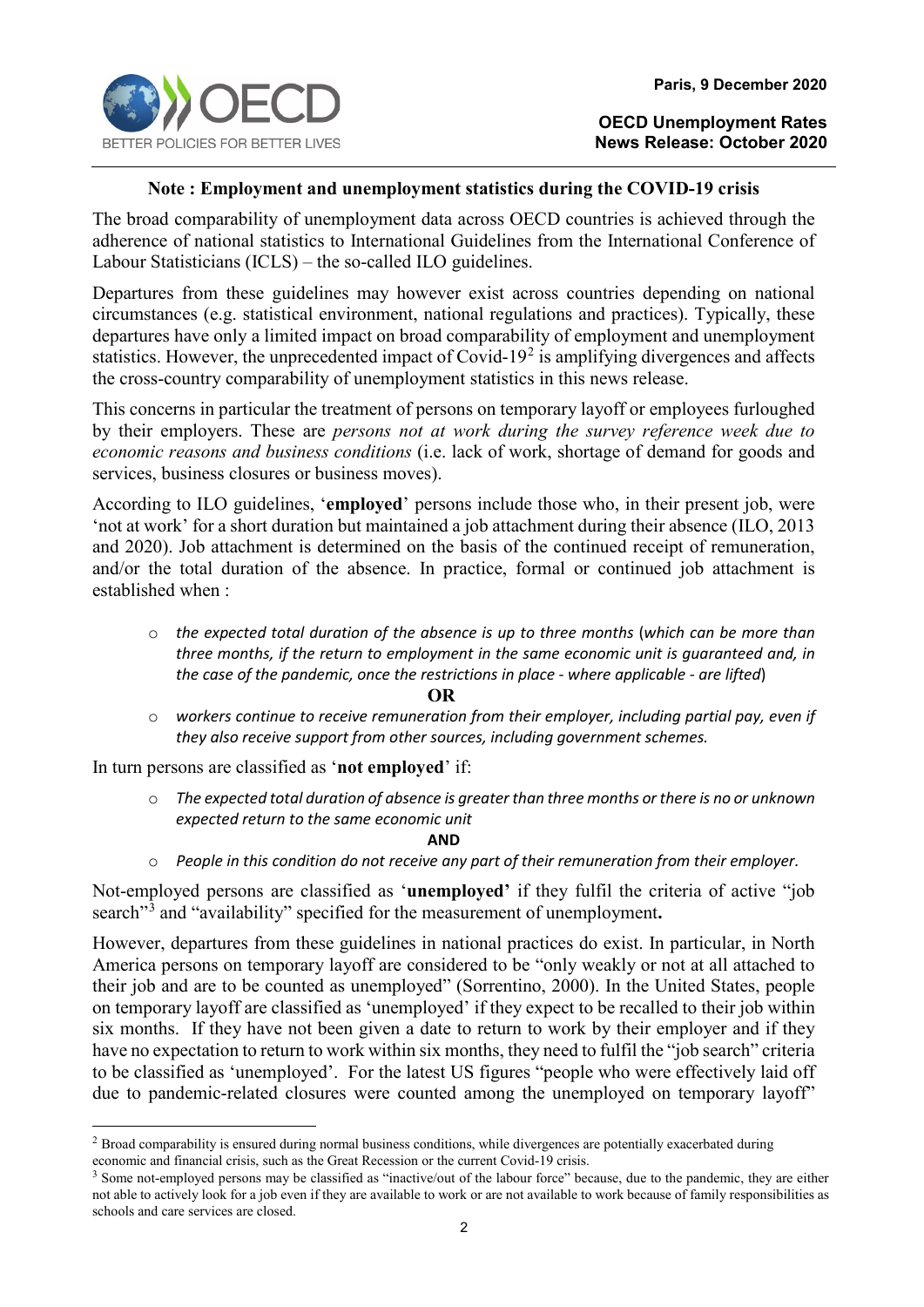

without further testing for their return to their previous job (BLS, 2020). In Canada, persons in temporary layoff are also classified as 'unemployed' if they have a date of return or an indication that they will be recalled by their employers.

Conversely, persons on temporary layoff are classified as employed (not at work) in Europe, as recommended by the ILO Guidelines (Eurostat, 2016). In practice, formal job attachment is tested on the basis of (i) an assurance of return to work within a period of three months or (ii) the receipt of half or more of their wage or salary from their employer. Somewhat stricter than ILO guidance, absences during COVID-19 crisis whose duration is unknown are treated as absences longer than three months. Those failing to satisfy these two criteria are classified as unemployed if they are "available to start work" (over the next two weeks) and have actively searched for a job in the last four weeks. All other persons on layoff are classified as inactive.

#### References

BLS (2020), Frequently asked questions: The impact of the coronavirus (COVID-19) pandemic on The Employment Situation for March 2020, U.S. Bureau of Labor Statistics, March 2020, Washington DC. [https://www.bls.gov/cps/employment-situation](https://www.bls.gov/cps/employment-situation-covid19-faq-march-2020.pdf)[covid19-faq-march-2020.pdf](https://www.bls.gov/cps/employment-situation-covid19-faq-march-2020.pdf)

Eurostat (2016), EU Labour Force Survey Explanatory notes, Eurostat, March 2016, Luxembourg. <https://ec.europa.eu/eurostat/documents/1978984/6037342/EU-LFS-explanatory-notes-from-2016-onwards.pdf>

ILO (2013), Resolution concerning statistics of work, employment and labour underutilization, 19th International Conference of Labour Statisticians (ICLS), Geneva. [https://www.ilo.org/wcmsp5/groups/public/---dgreports/--](https://www.ilo.org/wcmsp5/groups/public/---dgreports/---stat/documents/normativeinstrument/wcms_230304.pdf) [stat/documents/normativeinstrument/wcms\\_230304.pdf](https://www.ilo.org/wcmsp5/groups/public/---dgreports/---stat/documents/normativeinstrument/wcms_230304.pdf)

ILO (2020), COVID-19: Guidance for labour statistics data collection, International Labor Organisation (ILO), Geneva. [https://www.ilo.org/wcmsp5/groups/public/---dgreports/---stat/documents/publication/wcms\\_741145.pdf](https://www.ilo.org/wcmsp5/groups/public/---dgreports/---stat/documents/publication/wcms_741145.pdf)

C. Sorrentino (2000), International unemployment rates: how comparable are they?, Monthly Labor Review, June 2000, Bureau of Labor Statistics (BLS), Washington DC[. https://www.bls.gov/opub/mlr/2000/06/art1full.pdf](https://www.bls.gov/opub/mlr/2000/06/art1full.pdf)

[Methodological Notes for OECD Unemployment Rates News Release](http://www.oecd.org/sdd/labour-stats/44743407.pdf)

The OECD area unemployment rate is calculated as the total number of unemployed persons in all OECD countries as a percentage of the total labour force (i.e. the unemployed plus those in employment); this is equivalent to an average of unemployment rates of all OECD countries weighted by the labour force of each country. Rates and levels are seasonally adjusted (s.a.).

**OECD Database:** [OECD Short-Term Labour Market Statistics](https://stats.oecd.org/index.aspx?queryid=36324)

**Country Notes:** Statistical data for Israel are supplied by and under the responsibility of the relevant Israeli authorities. The use of such data by the OECD is without prejudice to the status of the Golan Heights, East Jerusalem and Israeli settlements in the West Bank under the terms of international law.

**Contacts:** For further information readers are invited to contact the OECD's Media Relations Division on (33) 1 45 24 97 00 or e-mail [news.contact@oecd.org;](mailto:news.contact@oecd.org) for technical questions contact stat.contact@oecd.org

**Next release: Wednesday, 13 January 2021**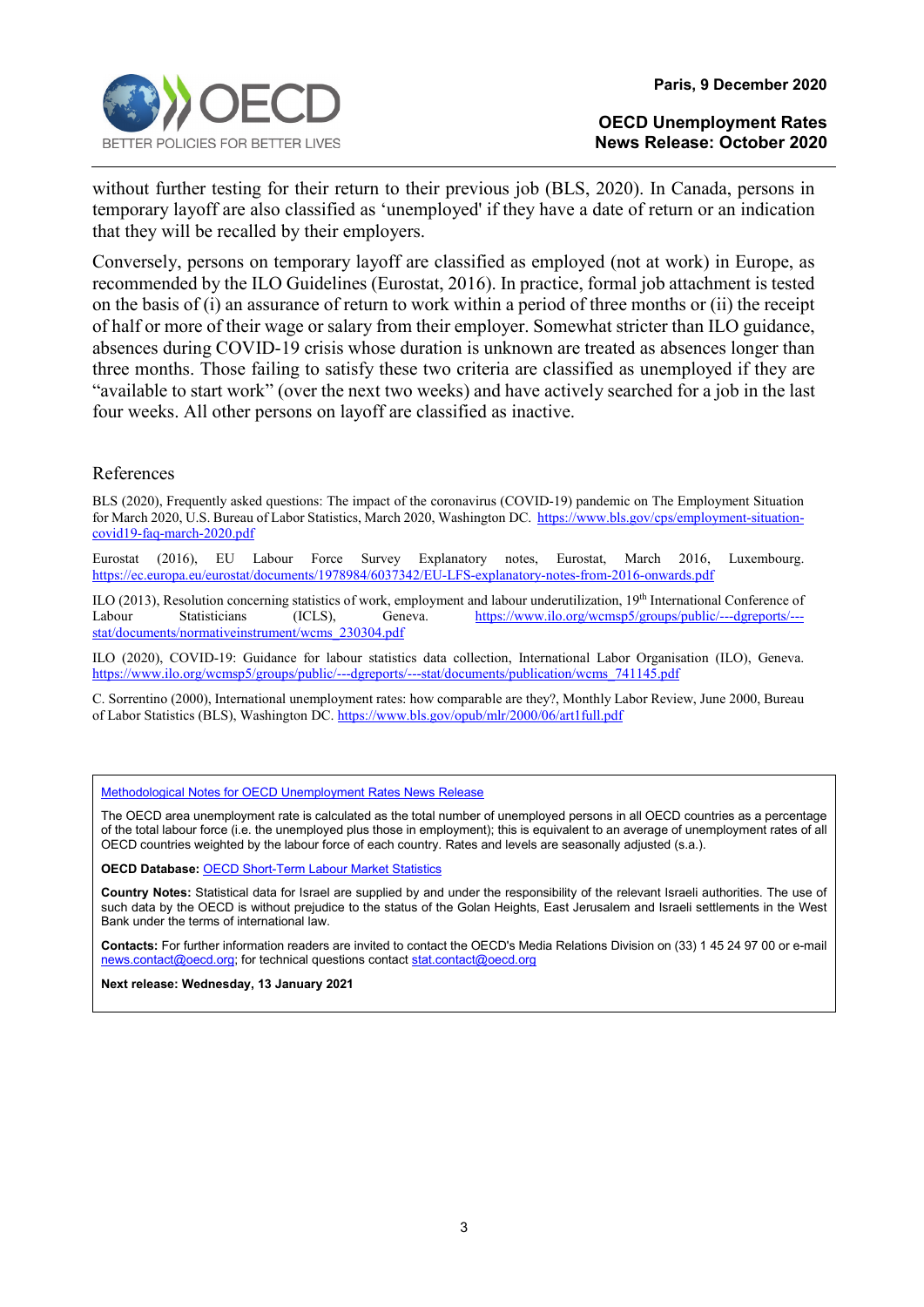|                              | 2017 | 2018 | 2019 | 2019           |      | 2020 |      | 2020 |      |        |      |      |      |  |
|------------------------------|------|------|------|----------------|------|------|------|------|------|--------|------|------|------|--|
|                              |      |      |      | Q <sub>4</sub> | Q1   | Q2   | Q3   | May  | Jun  | Jul    | Aug  | Sep  | Oct  |  |
| OECD - Total                 | 5.9  | 5.5  | 5.4  | 5.3            | 5.4  | 8.6  | 7.7  | 8.7  | 8.3  | 8.1    | 7.5  | 7.3  | 7.1  |  |
| Major Seven                  | 5.0  | 4.5  | 4.3  | 4.2            | 4.3  | 8.6  | 7.0  | 8.7  | 7.8  | 7.6    | 6.9  | 6.6  | 6.2  |  |
| European Union               | 8.2  | 7.3  | 6.7  | 6.6            | 6.5  | 6.9  | 7.7  | 7.0  | 7.2  | 7.8    | 7.7  | 7.6  | 7.6  |  |
| Euro area                    | 9.1  | 8.2  | 7.6  | 7.4            | 7.3  | 7.6  | 8.6  | 7.7  | 7.9  | 8.7    | 8.6  | 8.5  | 8.4  |  |
|                              |      |      |      |                |      |      |      |      |      |        |      |      |      |  |
| Australia                    | 5.6  | 5.3  | 5.2  | 5.2            | 5.2  | 7.0  | 7.1  | 7.1  | 7.4  | 7.5    | 6.8  | 6.9  | 7.0  |  |
| Austria                      | 5.5  | 4.9  | 4.5  | 4.3            | 4.5  | 5.4  | 5.5  | 5.7  | 5.9  | 5.7    | 5.5  | 5.4  | 5.4  |  |
| Belgium <sup>(1)</sup>       | 7.1  | 6.0  | 5.4  | 5.2            | 5.0  | 5.0  | 5.1  | 5.0  | 5.0  | 5.0    | 5.1  | 5.2  | 5.1  |  |
| Canada <sup>(2)</sup>        | 6.3  | 5.8  | 5.7  | 5.7            | 6.3  | 13.0 | 10.0 | 13.7 | 12.3 | 10.9   | 10.2 | 9.0  | 8.9  |  |
| Chile                        | 7.0  | 7.4  | 7.2  | 7.6            | 8.2  | 11.8 | 12.0 | 11.8 | 12.3 | 12.3   | 12.0 | 11.5 |      |  |
| Colombia                     | 9.4  | 9.7  | 10.5 | 10.7           | 11.2 | 20.7 | 17.8 | 21.1 | 20.6 | 19.6   | 17.1 | 16.6 | 16.3 |  |
| Czech Republic               | 2.9  | 2.3  | 2.0  | 2.0            | 2.0  | 2.4  | 2.8  | 2.4  | 2.7  | 2.7    | 2.8  | 2.8  | 2.9  |  |
| Denmark                      | 5.8  | 5.1  | 5.1  | 5.1            | 4.9  | 5.5  | 6.2  | 5.5  | 6.0  | 6.3    | 6.3  | 6.0  | 5.8  |  |
| Estonia                      | 5.8  | 5.4  | 4.4  | 4.3            | 4.7  | 7.0  | 8.0  | 7.0  | 8.0  | 7.8    | 8.0  | 8.1  |      |  |
| Finland                      | 8.6  | 7.4  | 6.7  | 6.8            | 6.7  | 7.7  | 8.5  | 8.0  | 7.9  | 8.6    | 8.5  | 8.3  | 8.3  |  |
| France                       | 9.4  | 9.0  | 8.5  | 8.2            | 7.7  | 7.1  | 9.1  | 7.2  | 6.9  | 9.4    | 9.0  | 8.8  | 8.6  |  |
| Germany <sup>(3)</sup>       | 3.8  | 3.4  | 3.2  | 3.2            | 3.6  | 4.2  | 4.5  | 4.2  | 4.3  | 4.4    | 4.5  | 4.5  | 4.5  |  |
| Greece                       | 21.5 | 19.3 | 17.3 | 16.6           | 15.9 | 17.0 |      | 17.7 | 17.5 | 17.0   | 16.8 |      |      |  |
| Hungary                      | 4.2  | 3.7  | 3.5  | 3.5            | 3.6  | 4.6  | 4.5  | 4.8  | 4.9  | 4.6    | 4.4  | 4.4  |      |  |
| Iceland                      | 2.8  | 2.7  | 3.5  | 3.8            | 4.2  | 4.8  | 5.2  | 4.8  | 4.9  | 5.1    | 5.2  | 5.3  | 5.4  |  |
| Ireland                      | 6.7  | 5.8  | 5.0  | 4.7            | 4.9  | 4.8  | 6.7  | 4.7  | 5.2  | 6.2    | 6.7  | 7.3  | 7.3  |  |
| Israel                       | 4.2  | 4.0  | 3.8  | 3.7            | 3.5  | 4.2  | 4.7  | 4.3  | 4.6  | 4.7    | 4.9  | 4.6  | 4.7  |  |
| Italy                        | 11.2 | 10.6 | 10.0 | 9.5            | 9.2  | 8.5  | 9.8  | 8.7  | 9.4  | 9.9    | 9.8  | 9.7  | 9.8  |  |
| Japan                        | 2.8  | 2.4  | 2.4  | 2.3            | 2.4  | 2.8  | 3.0  | 2.9  | 2.8  | 2.9    | 3.0  | 3.0  | 3.1  |  |
| Korea                        | 3.7  | 3.8  | 3.8  | 3.6            | 3.7  | 4.2  | 3.8  | 4.5  | 4.3  | 4.2    | 3.2  | 3.9  | 4.2  |  |
| Latvia                       | 8.7  | 7.4  | 6.3  | 6.1            | 7.1  | 8.5  | 8.5  | 8.6  | 8.8  | 8.8    | 8.5  | 8.2  | 8.0  |  |
| Lithuania                    | 7.1  | 6.2  | 6.3  | 6.4            | 6.3  | 8.4  | 10.1 | 8.5  | 8.8  | 9.6    | 10.2 | 10.5 | 10.4 |  |
| Luxembourg                   | 5.6  | 5.5  | 5.6  | 5.6            | 6.0  | 7.5  | 6.9  | 7.6  | 7.6  | 7.2    | 6.8  | 6.7  | 6.5  |  |
| Mexico <sup>(4)</sup>        | 3.4  | 3.3  | 3.5  | 3.4            | 3.5  | 4.9  | 4.9  | 4.3  | 5.5  | 5.2(b) | 5.0  | 4.7  | 4.6  |  |
| Netherlands                  | 4.9  | 3.8  | 3.4  | 3.4            | 2.9  | 3.8  | 4.5  | 3.6  | 4.3  | 4.5    | 4.6  | 4.4  | 4.3  |  |
| New Zealand                  | 4.7  | 4.3  | 4.1  | 4.1            | 4.2  | 4.0  | 5.3  |      |      |        |      |      |      |  |
| Norway                       | 4.2  | 3.9  | 3.7  | 3.9            | 3.6  | 4.6  | 5.2  | 4.6  | 5.2  | 5.2    | 5.3  | 5.2  |      |  |
| Poland                       | 4.9  | 3.9  | 3.3  | 2.9            | 3.0  | 3.3  | 3.4  | 3.3  | 3.4  | 3.4    | 3.4  | 3.4  | 3.5  |  |
| Portugal                     | 9.0  | 7.1  | 6.6  | 6.6            | 6.5  | 6.5  | 8.0  | 5.9  | 7.3  | 7.9    | 8.1  | 7.9  | 7.5  |  |
| Slovak Republic              | 8.1  | 6.5  | 5.8  | 5.6            | 6.0  | 6.7  | 6.8  | 6.8  | 6.7  | 6.8    | 6.9  | 6.8  | 7.0  |  |
| Slovenia                     | 6.6  | 5.1  | 4.5  | 4.1            | 4.3  | 5.4  | 4.7  | 5.5  | 5.3  | 4.8    | 4.7  | 4.7  | 4.9  |  |
| Spain                        | 17.2 | 15.3 | 14.1 | 13.8           | 14.0 | 15.5 | 16.6 | 15.6 | 15.9 | 16.9   | 16.6 | 16.3 | 16.2 |  |
| Sweden <sup>(1)</sup>        | 6.7  | 6.3  | 6.8  | 6.9            | 7.2  | 8.5  | 9.0  | 8.4  | 9.2  | 9.1    | 9.1  | 8.9  | 8.6  |  |
| Switzerland                  | 4.8  | 4.7  | 4.4  | 4.1            | 4.2  | 4.9  | 5.0  |      |      |        |      |      |      |  |
| <b>Turkey</b>                | 10.9 | 11.0 | 13.7 | 13.3           | 12.7 | 14.0 |      | 14.0 | 14.3 | 13.8   | 13.3 |      |      |  |
| United Kingdom               | 4.4  | 4.0  | 3.8  | 3.7            | 3.9  | 3.8  |      | 3.7  | 3.9  | 4.3    | 4.6  |      |      |  |
| United States <sup>(5)</sup> | 4.4  | 3.9  | 3.7  | 3.5            | 3.8  | 13.0 | 8.8  | 13.3 | 11.1 | 10.2   | 8.4  | 7.9  | 6.9  |  |

#### **Table 1: OECD Unemployment Rates, s.a.** *Percentage of the labour force*

**b: Break in time series**

Notes:

(1) Breaks in the Labour Force Survey data for Belgium in Q1 2017 and for Sweden in Q3 2018.

(2) Canada: Unemployment rate for November 2020 was 8.5%.

(3) Germany: Due to the introduction of the new German system of integrated household surveys, data from January 2020 onwards are estimations.

(4) Mexico: April, May and June 2020 monthly figures are based on the INEGI ETOE phone survey. These data are not strictly comparable with the results for earlier months. Data from July 2020 are based on the New ENOE survey, combining telephone and face-to-face interviews. (5) United States: Unemployment rate for November 2020 was 6.7%.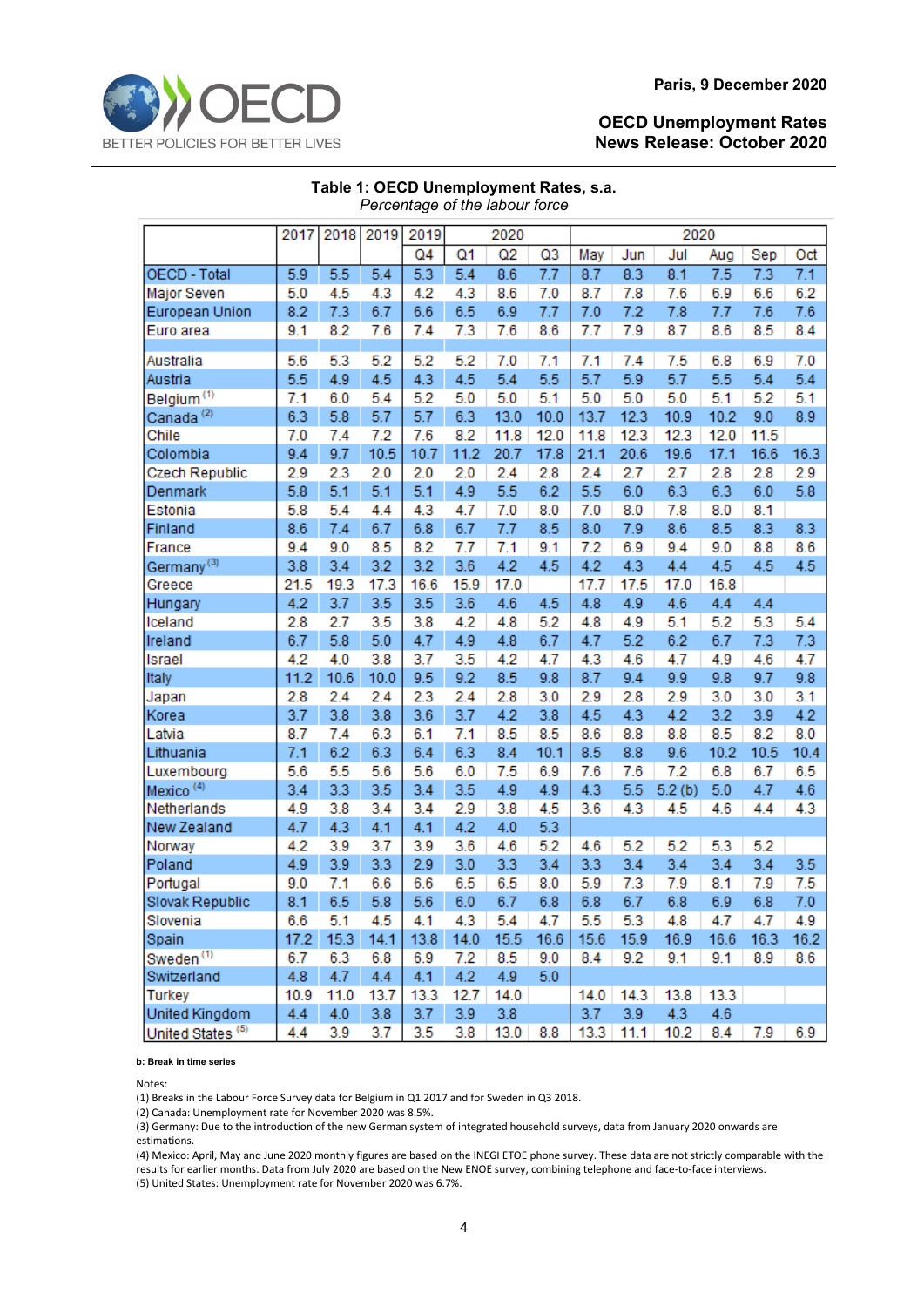

|                        | Women |      |      |      |      |      | Men  |      |      |      |      |      |  |
|------------------------|-------|------|------|------|------|------|------|------|------|------|------|------|--|
|                        | 2019  | 2020 |      | 2020 |      |      | 2019 | 2020 |      |      | 2020 |      |  |
|                        |       | Q2   | Q3   | Aug  | Sep  | Oct  |      | Q2   | Q3   | Aug  | Sep  | Oct  |  |
| <b>OECD - Total</b>    | 5.6   | 9.0  | 8.0  | 7.8  | 7.5  | 7.2  | 5.2  | 8.2  | 7.4  | 7.3  | 7.1  | 6.9  |  |
| Major Seven            | 4.2   | 9.0  | 7.1  | 7.0  | 6.6  | 6.0  | 4.3  | 8.2  | 6.9  | 6.8  | 6.5  | 6.3  |  |
| European Union         | 7.1   | 7.2  | 8.2  | 8.2  | 8.1  | 8.0  | 6.5  | 6.7  | 7.3  | 7.3  | 7.2  | 7.2  |  |
| Euro area              | 7.9   | 7.9  | 9.1  | 9.1  | 9.0  | 8.9  | 7.3  | 7.4  | 8.1  | 8.1  | 8.0  | 8.0  |  |
|                        |       |      |      |      |      |      |      |      |      |      |      |      |  |
| Australia              | 5.1   | 6.8  | 6.9  | 6.6  | 6.7  | 7.0  | 5.2  | 7.1  | 7.2  | 7.0  | 7.1  | 7.0  |  |
| Austria                | 4.4   | 5.3  | 5.3  | 5.2  | 5.3  | 5.6  | 4.6  | 5.6  | 5.7  | 5.8  | 5.5  | 5.3  |  |
| Belgium                | 4.9   | 4.8  | 4.8  | 4.9  | 4.9  | 4.8  | 5.8  | 5.3  | 5.3  | 5.4  | 5.4  | 5.3  |  |
| Canada                 | 5.3   | 13.4 | 9.5  | 9.5  | 8.5  | 8.5  | 6.0  | 12.7 | 10.5 | 10.7 | 9.5  | 9.3  |  |
| Chile                  | 8.0   | 11.5 | 11.6 | 11.6 | 11.5 |      | 6.7  | 12.0 | 12.2 | 12.2 | 11.6 |      |  |
| Colombia               | 13.7  | 25.4 | 23.2 | 22.1 | 21.9 | 22.3 | 8.2  | 17.4 | 14.0 | 13.6 | 12.8 | 12.0 |  |
| Czech Republic         | 2.4   | 2.7  | 3.1  | 3.0  | 3.2  | 3.4  | 1.7  | 2.2  | 2.4  | 2.6  | 2.4  | 2.5  |  |
| Denmark                | 5.3   | 5.9  | 6.5  | 6.5  | 6.3  | 6.1  | 4.8  | 5.0  | 5.9  | 6.0  | 5.7  | 5.6  |  |
| Estonia                | 4.7   | 6.9  | 7.9  | 7.8  | 8.7  |      | 4.1  | 7.1  | 8.0  | 8.1  | 7.6  |      |  |
| Finland                | 6.2   | 7.6  | 8.1  | 8.1  | 8.0  | 8.0  | 7.2  | 7.9  | 8.9  | 8.9  | 8.7  | 8.5  |  |
| France                 | 8.4   | 6.8  | 9.1  | 9.0  | 8.8  | 8.5  | 8.5  | 7.4  | 9.1  | 9.0  | 8.9  | 8.7  |  |
| Germany <sup>(1)</sup> | 2.7   | 4.1  | 4.5  | 4.5  | 4.5  | 4.5  | 3.5  | 4.3  | 4.5  | 4.5  | 4.5  | 4.5  |  |
| Greece                 | 21.5  | 20.3 |      | 20.2 |      |      | 14.0 | 14.4 |      | 14.1 |      |      |  |
| Hungary                | 3.5   | 5.0  | 4.6  | 4.5  | 4.4  |      | 3.4  | 4.4  | 4.3  | 4.4  | 4.3  |      |  |
| Iceland                | 3.1   | 4.6  | 4.7  | 4.7  | 4.7  | 4.8  | 3.9  | 4.9  | 5.7  | 5.7  | 5.8  | 5.9  |  |
| Ireland                | 4.7   | 4.7  | 7.1  | 7.1  | 7.8  | 7.7  | 5.2  | 5.0  | 6.4  | 6.4  | 6.9  | 6.9  |  |
| Israel                 | 3.9   | 3.9  | 4.4  | 4.5  | 4.2  | 4.2  | 3.7  | 4.5  | 5.1  | 5.2  | 5.1  | 5.2  |  |
| Italy                  | 11.1  | 9.5  | 11.0 | 10.9 | 11.0 | 10.8 | 9.1  | 7.8  | 8.9  | 9.0  | 8.8  | 9.0  |  |
| Japan                  | 2.2   | 2.4  | 2.8  | 2.9  | 2.7  | 2.7  | 2.5  | 3.1  | 3.1  | 3.0  | 3.2  | 3.4  |  |
| Korea                  | 3.6   | 4.2  | 3.9  | 3.4  | 4.0  | 4.1  | 3.9  | 4.2  | 3.6  | 3.0  | 3.8  | 4.2  |  |
| Latvia                 | 5.4   | 7.3  | 7.5  | 7.6  | 7.4  | 7.2  | 7.2  | 9.8  | 9.5  | 9.5  | 9.1  | 8.9  |  |
| Lithuania              | 5.5   | 7.3  | 9.3  | 9.4  | 9.8  | 9.7  | 7.1  | 9.4  | 10.9 | 11.0 | 11.2 | 11.2 |  |
| Luxembourg             | 5.6   | 7.3  | 6.8  | 6.7  | 6.6  | 6.4  | 5.6  | 7.7  | 7.0  | 6.9  | 6.7  | 6.6  |  |
| Mexico <sup>(2)</sup>  | 3.6   | 4.1  | 4.9  | 4.7  | 4.2  | 4.3  | 3.5  | 5.3  | 5.0  | 5.1  | 5.0  | 4.7  |  |
| Netherlands            | 3.4   | 3.8  | 4.8  | 4.9  | 4.7  | 4.7  | 3.4  | 3.8  | 4.2  | 4.3  | 4.2  | 4.0  |  |
| New Zealand            | 4.4   | 4.5  | 5.8  |      |      |      | 3.8  | 3.6  | 4.8  |      |      |      |  |
| Norway                 | 3.4   | 4.4  | 4.9  | 4.9  | 4.9  |      | 4.0  | 4.8  | 5.5  | 5.6  | 5.4  |      |  |
| Poland                 | 3.6   | 3.4  | 3.8  | 3.8  | 3.9  | 3.9  | 3.0  | 3.2  | 3.0  | 3.0  | 3.0  | 3.1  |  |
| Portugal               | 7.2   | 7.0  | 8.1  | 8.1  | 8.1  | 7.8  | 5.9  | 6.0  | 7.8  | 8.0  | 7.7  | 7.2  |  |
| Slovak Republic        | 6.0   | 6.8  | 6.8  | 6.8  | 6.8  | 7.0  | 5.6  | 6.6  | 6.9  | 6.9  | 6.9  | 7.0  |  |
| Slovenia               | 5.0   | 6.2  | 5.4  | 5.3  | 5.2  | 5.3  | 4.0  | 4.7  | 4.2  | 4.2  | 4.3  | 4.6  |  |
| Spain                  | 16.0  | 16.9 | 18.7 | 18.7 | 18.4 | 18.2 | 12.5 | 14.2 | 14.7 | 14.7 | 14.5 | 14.5 |  |
| Sweden                 | 6.9   | 8.5  | 9.0  | 9.6  | 8.5  | 8.6  | 6.7  | 8.6  | 9.1  | 8.6  | 9.3  | 8.6  |  |
| Switzerland            | 4.7   | 4.6  | 5.4  |      |      |      | 4.1  | 5.2  | 4.8  |      |      |      |  |
| Turkey <sup>(3)</sup>  | 16.4  | 14.7 |      | 14.0 |      |      | 12.4 | 13.6 |      | 13.0 |      |      |  |
| United Kingdom         | 3.5   | 3.7  |      | 4.1  |      |      | 3.9  | 3.9  |      | 5.1  |      |      |  |
| <b>United States</b>   | 3.6   | 14.1 | 9.1  | 8.6  | 8.0  | 6.7  | 3.7  | 12.1 | 8.6  | 8.3  | 7.7  | 7.0  |  |

**Table 2: Unemployment Rates by Gender, s.a.** *Percentage of the labour force of each group*

Notes:

(1) Germany: Due to the introduction of the new German system of integrated household surveys, data from January 2020 onwards are estimations.

(2) Mexico: April, May and June 2020 monthly figures are based on the INEGI ETOE phone survey. These data are not strictly comparable with the results for earlier months. Data from July 2020 are based on the New ENOE survey, combining telephone and face-to-face interviews.

(3) Turkey: Due to changes introduced in the Labour Force Survey, data by gender from January 2014 onwards are OECD estimates.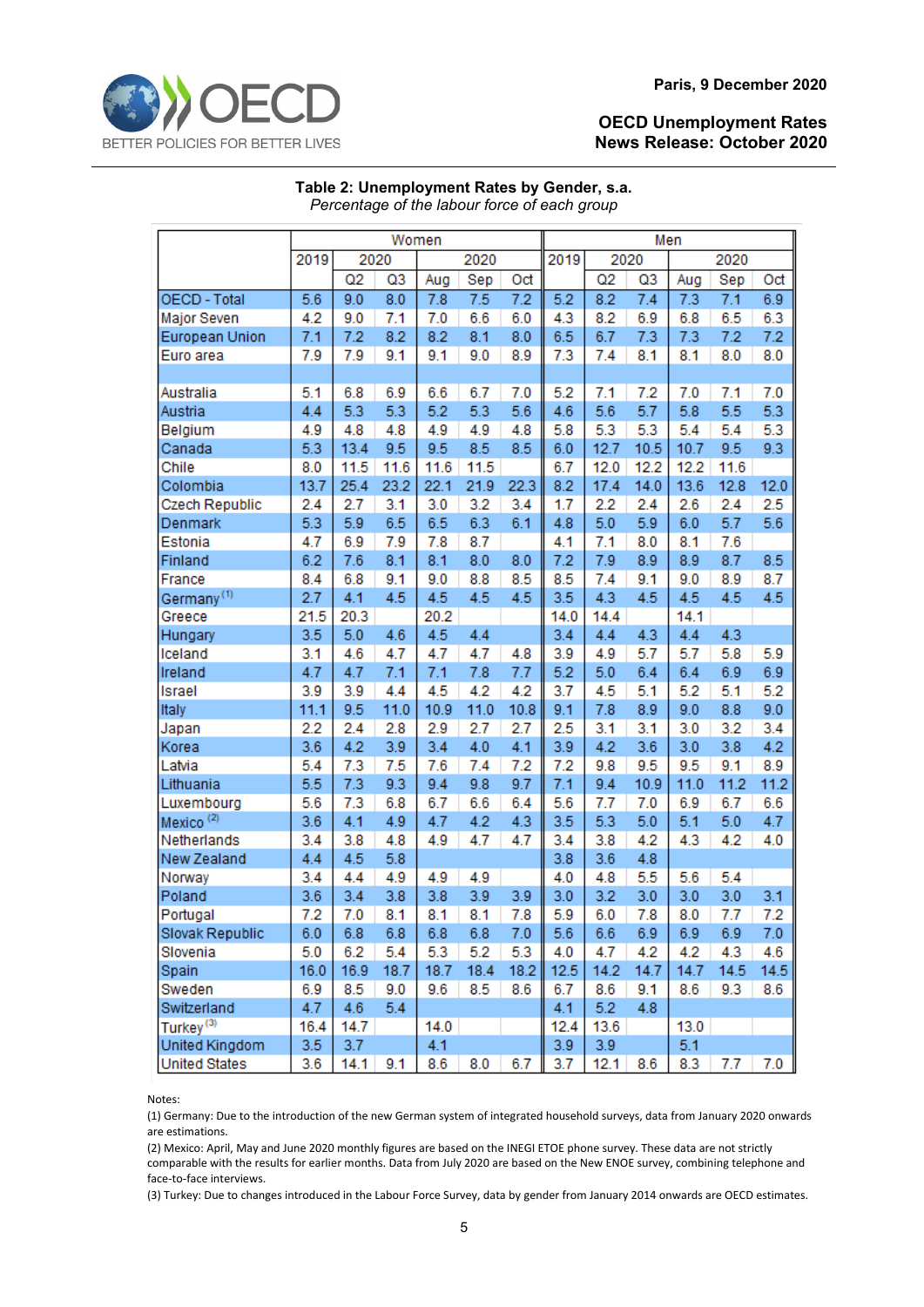#### **Table 3: Unemployment Rates by Age, s.a.** *Percentage of the labour force of each group*

|                         | Youth (15-24) |      |      |      |      |      |              | Prime-age and Older Workers (25+) |      |      |      |      |  |
|-------------------------|---------------|------|------|------|------|------|--------------|-----------------------------------|------|------|------|------|--|
|                         | 2020<br>2019  |      |      | 2020 |      |      | 2020<br>2019 |                                   |      | 2020 |      |      |  |
|                         |               | Q2   | Q3   | Aug  | Sep  | Oct  |              | Q2                                | Q3   | Aug  | Sep  | Oct  |  |
| <b>OECD - Total</b>     | 11.7          | 18.4 | 15.8 | 15.5 | 14.7 | 14.4 | 4.6          | 7.4                               | 6.6  | 6.5  | 6.3  | 6.1  |  |
| Major Seven             | 9.4           | 18.4 | 14.3 | 13.9 | 12.9 | 12.1 | 3.6          | 7.4                               | 6.1  | 6.0  | 5.7  | 5.3  |  |
| European Union          | 15.1          | 16.7 | 18.0 | 18.1 | 17.4 | 17.5 | 5.9          | 6.0                               | 6.8  | 6.8  | 6.8  | 6.7  |  |
| Euro area               | 15.8          | 17.1 | 18.5 | 18.6 | 17.9 | 18.0 | 6.8          | 6.7                               | 7.6  | 7.6  | 7.6  | 7.5  |  |
| Australia               | 11.7          | 15.5 | 15.0 | 14.2 | 14.5 | 15.6 | 3.9          | 5.5                               | 5.6  | 5.4  | 5.5  | 5.4  |  |
| Austria                 | 8.5           | 11.5 | 10.0 | 10.4 | 8.9  | 8.6  | 4.0          | 4.7                               | 5.0  | 4.9  | 5.0  | 5.0  |  |
| Belgium <sup>(1)</sup>  | 14.3          | 15.7 | 18.3 | 18.3 | 18.3 |      | 4.6          | 4.2                               | 4.2  | 4.2  | 4.2  | 4.2  |  |
| Canada                  | 11.0          | 28.0 | 22.1 | 23.1 | 18.9 | 18.8 | 4.8          | 10.8                              | 8.1  | 8.1  | 7.4  | 7.3  |  |
| Chile                   | 18.6          | 27.2 | 27.2 | 27.2 | 26.2 |      | 6.1          | 10.5                              | 10.8 | 10.8 | 10.3 |      |  |
| Colombia                | 20.8          | 33.0 | 28.9 | 28.3 | 26.0 | 27.6 | 8.4          | 18.4                              | 15.6 | 14.8 | 14.6 | 14.0 |  |
| Czech Republic          | 5.6           | 7.8  | 8.5  | 8.5  | 8.0  | 7.9  | 1.8          | 2.2                               | 2.5  | 2.5  | 2.5  | 2.6  |  |
| Denmark                 | 10.1          | 11.7 | 12.3 | 11.9 | 12.2 | 12.3 | 4.2          | 4.4                               | 5.2  | 5.3  | 5.0  | 4.8  |  |
| Estonia                 | 10.7          | 18.1 | 21.8 | 20.9 | 20.7 |      | 3.8          | 6.1                               | 6.8  | 6.9  | 7.1  |      |  |
| Finland                 | 17.0          | 22.0 | 22.1 | 22.7 | 20.0 | 21.6 | 5.3          | 6.0                               | 6.8  | 6.7  | 6.9  | 6.6  |  |
| France                  | 19.6          | 21.1 | 22.0 | 21.7 | 20.7 | 20.7 | 7.3          | 5.7                               | 7.7  | 7.6  | 7.5  | 7.3  |  |
| Germany <sup>(2)</sup>  | 5.8           | 6.1  | 6.1  | 6.1  | 6.1  | 6.0  | 2.9          | 4.0                               | 4.3  | 4.3  | 4.3  | 4.3  |  |
| Greece                  | 35.3          | 36.4 |      | 39.3 |      |      | 16.4         | 16.0                              |      | 15.8 |      |      |  |
| Hungary                 | 11.5          | 14.9 | 12.7 | 12.4 | 11.5 |      | 2.9          | 3.9                               | 3.9  | 3.9  | 3.9  |      |  |
| Iceland                 | 9.1           | 9.9  | 10.0 | 10.0 | 10.1 | 10.1 | 2.6          | 3.9                               | 4.4  | 4.4  | 4.5  | 4.6  |  |
| Ireland                 | 12.4          | 14.4 | 18.6 | 18.2 | 19.8 | 19.0 | 4.0          | 3.8                               | 5.2  | 5.2  | 5.6  | 5.6  |  |
| Israel <sup>(3)</sup>   | 6.7           | 7.9  | 9.9  | 11.2 | 8.2  | 9.4  | 3.3          | 3.3                               | 4.2  | 4.4  | 4.1  | 4.1  |  |
| Italy                   | 29.2          | 28.2 | 30.7 | 31.4 | 29.7 | 30.3 | 8.8          | 7.3                               |      |      |      |      |  |
| Japan                   | 3.8           | 4.7  | 4.7  | 4.7  | 4.3  | 5.0  | 2.2          | 2.6                               | 2.8  | 2.8  | 2.9  | 2.9  |  |
| Korea                   | 10.4          | 11.2 | 10.6 | 9.8  | 11.5 | 10.9 | 3.4          | 3.8                               | 3.4  | 2.8  | 3.5  | 3.8  |  |
| Latvia                  | 12.5          | 17.1 | 14.2 | 13.9 | 13.4 | 13.9 | 5.9          | 7.9                               | 8.2  | 8.2  | 7.9  | 7.7  |  |
| Lithuania               | 11.9          | 20.8 | 23.7 | 23.6 | 24.9 | 27.1 | 5.8          | 7.5                               | 9.1  | 9.2  | 9.5  | 9.2  |  |
| Luxembourg              | 16.6          | 25.4 | 23.3 | 22.6 | 22.5 | 21.6 | 4.6          | 6.1                               | 5.6  | 5.6  | 5.4  | 5.3  |  |
| Mexico <sup>(4)</sup>   | 7.2           | 8.6  | 8.5  | 8.4  | 8.1  | 8.2  | 2.7          | 4.3                               | 4.3  | 4.3  | 4.0  | 3.9  |  |
| Netherlands             | 6.7           | 9.5  | 11.0 | 11.3 | 10.7 | 10.1 | 2.8          | 2.7                               | 3.3  | 3.3  | 3.3  | 3.2  |  |
| New Zealand             | 11.3          | 10.5 | 13.6 |      |      |      | 2.9          | 2.9                               | 3.9  |      |      |      |  |
| Norway                  | 9.9           | 11.6 | 13.1 | 12.9 | 13.1 |      | 2.8          | 3.6                               | 4.0  | 4.1  | 4.0  |      |  |
| Poland                  | 9.9           | 10.1 | 11.7 | 11.7 | 11.9 | 12.9 | 2.8          | 2.8                               | 2.8  | 2.8  | 2.8  | 2.8  |  |
| Portugal                | 18.2          | 23.1 | 25.8 | 26.8 | 24.3 | 23.9 | 5.6          | 5.4                               | 6.8  | 6.8  | 6.8  | 6.4  |  |
| Slovak Republic         | 16.1          | 20.1 | 19.7 | 20.2 | 18.4 | 18.8 | 5.1          | 5.9                               | 6.1  | 6.1  | 6.1  | 6.3  |  |
| Slovenia <sup>(1)</sup> | 8.2           | 16.9 | 13.7 | 13.7 | 13.7 |      | 4.2          | 4.7                               | 4.2  | 4.2  | 4.2  | 4.3  |  |
| Spain                   | 32.6          | 39.3 | 41.5 | 41.6 | 40.2 | 40.4 | 12.8         | 14.0                              | 14.9 | 14.9 | 14.6 | 14.5 |  |
| Sweden                  | 19.9          | 26.2 | 26.5 | 26.7 | 24.6 | 23.6 | 5.1          | 6.3                               | 7.0  | 7.0  | 7.1  | 6.8  |  |
| Switzerland             | 8.0           | 10.5 | 9.3  |      |      |      | 3.9          | 4.2                               | 4.5  |      |      |      |  |
| Turkey                  | 25.4          | 26.9 |      | 25.6 |      |      | 11.5         | 11.9                              |      | 11.2 |      |      |  |
| United Kingdom          | 11.1          | 12.4 |      | 14.1 |      |      | 2.7          | 2.6                               |      | 3.3  |      |      |  |
| <b>United States</b>    | 8.4           | 24.4 | 15.6 | 14.7 | 13.5 | 11.7 | 3.0          | 11.5                              | 7.9  | 7.5  | 7.0  | 6.2  |  |

Notes:

(1) Belgium and Slovenia: For youth unemployment, quarterly data are shown

(2) Germany: Due to the introduction of the new German system of integrated household surveys, data from January 2020 onwards are estimations.

(3) Israel: Data shown in this table are not seasonally adjusted.

(4) Mexico: April, May and June 2020 monthly figures are based on the INEGI ETOE phone survey. These data are not strictly comparable with the results for earlier months. Data from July 2020 are based on the New ENOE survey, combining telephone and face-to-face interviews.